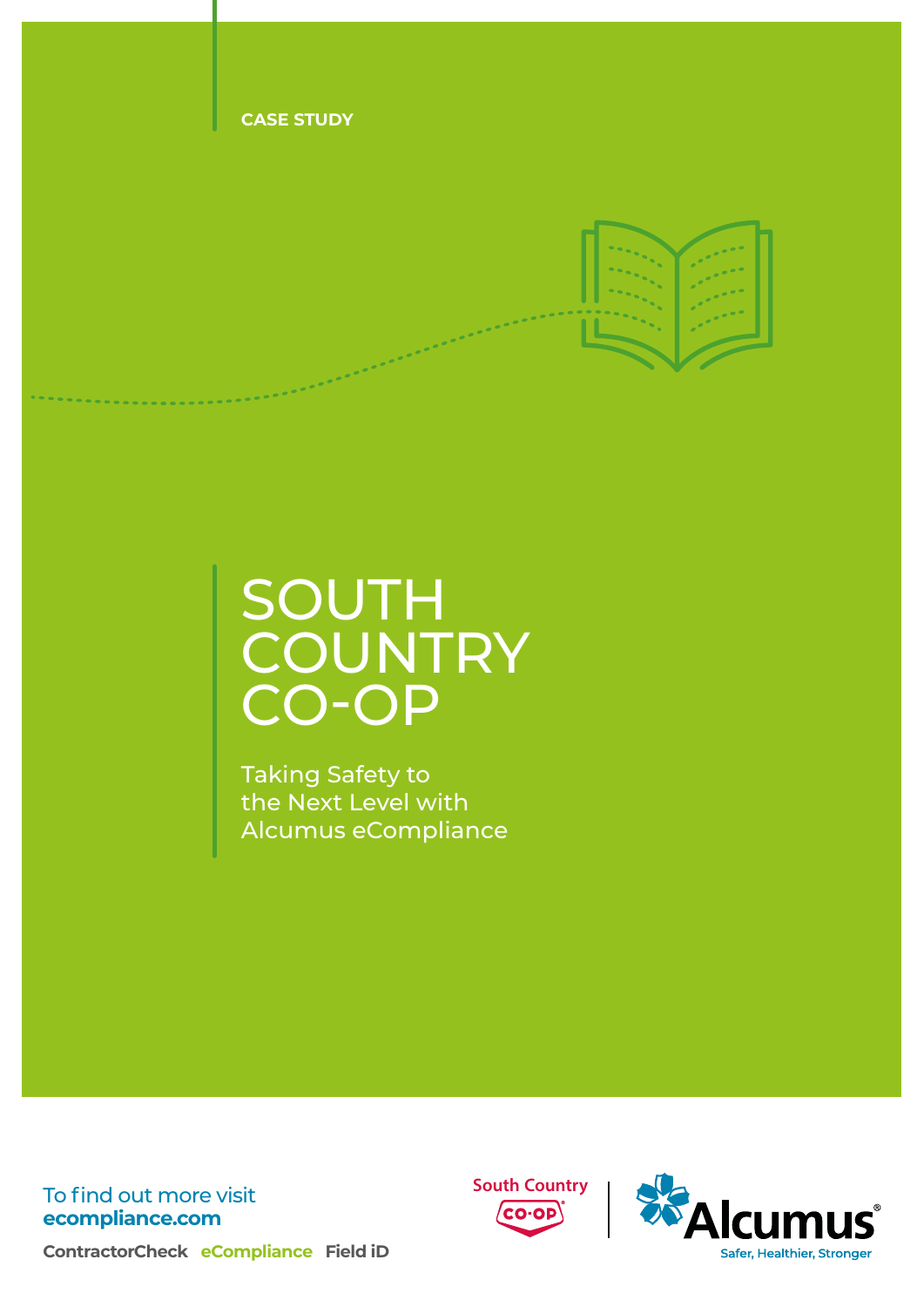## SOUTH COUNTRY CO-OP CASE STUDY

South Country Co-op, one of the largest co-operatives in Canada, is home to a team of true safety champions. An Alcumus eCompliance customer since 2017, this multimilliondollar organization encompasses seven different business types ranging from food stores and pharmacies to mechanic shops and gas bars across 57 sites in 19 communities.

As an organization with several moving parts, South Country Co-op is challenged with keeping both their employees and the public safe at all times.

Heather Smith-Schenkey, the Health, Safety, and Environment Manager was proud to share that Alcumus eCompliance has helped protect nearly 700 employees, centralized their information, as well as helped save time and hundreds of thousands of dollars.

#### **A DIGITAL HUB OF INFORMATION**

With a manual system and cabinets full of papers, Heather knew there had to be a better way to organize and store all data. Alcumus eCompliance has enabled Heather to digitize and customize all important documents and information in one simple location, saving time and optimizing their workflow.

"I'm getting the information and access to it far sooner than I ever was before, and I have so much more time on the operational end to do other things!" Heather tells us.

It comes as no surprise that South Country Coop, a leader in health and safety, has a highly complex system of hundreds of inspection forms, documents, and records.

"My Health, Safety and Environment Management System Manual is 1,100 pages long," says Heather. "It has 11 sections and on our internal website it's 4 Megabytes. It's a huge complicated document and is nothing simple. I also had seven lateral cabinets to store everything we needed for safety."

"With thinking outside of the box of how to make it work, Alcumus eCompliance has made it work. Every one of those processes can go into the system to be used and accessed. If you're open-minded, it can happen and the Alcumus eCompliance system allows that."

Alcumus eCompliance's mobile safety solution has even helped Heather streamline certain

inspection forms from five separate documents to just one. "We had separate inspections for every single thing we needed, but we realized we didn't need hundreds of inspection forms with Alcumus eCompliance. For example, we had a separate first aid kit audit, a separate fire extinguisher inspection, a separate eye wash inspection, plus the physical site inspection, etc."

"With Alcumus eCompliance, we've melded some inspections because they were all a monthly requirement," says Heather. "Now, it takes less time, we're checking boxes, and can add comments instead of handwriting. We're also able to upload pictures into any form or any inspection and create actions items and have that all in one place!"

The ability to customize documents to meet the organization's needs, was another advantage. "We created our own incident report to meet our retail needs," Heather mentions. "There was a system incident report that was provided to us in Alcumus eCompliance and we went from that and made it into our own, so it's pulling exactly what we need."

By being able to customize forms, South Country Co-op has been able to tailor their inspections and processes to fit their specific criteria.

Now, all processes and valuable documents are centralized in this mobile digital system, which everyone can access. "It's cut down on manual labor where we had to go through all the paper documents because now, we're able to pull everything from Alcumus eCompliance. Without this digital system, I would probably need 14 cabinets worth of storage space, because legislatively every possible enforcement agency is asking for more proof than ever before."

As an environmentally conscious organization, digitizing all forms has also been able to help South Country Co-op reduce their carbon footprint. With environmental sustainability as a priority, this has helped them save more trees and money by reducing their need for paper.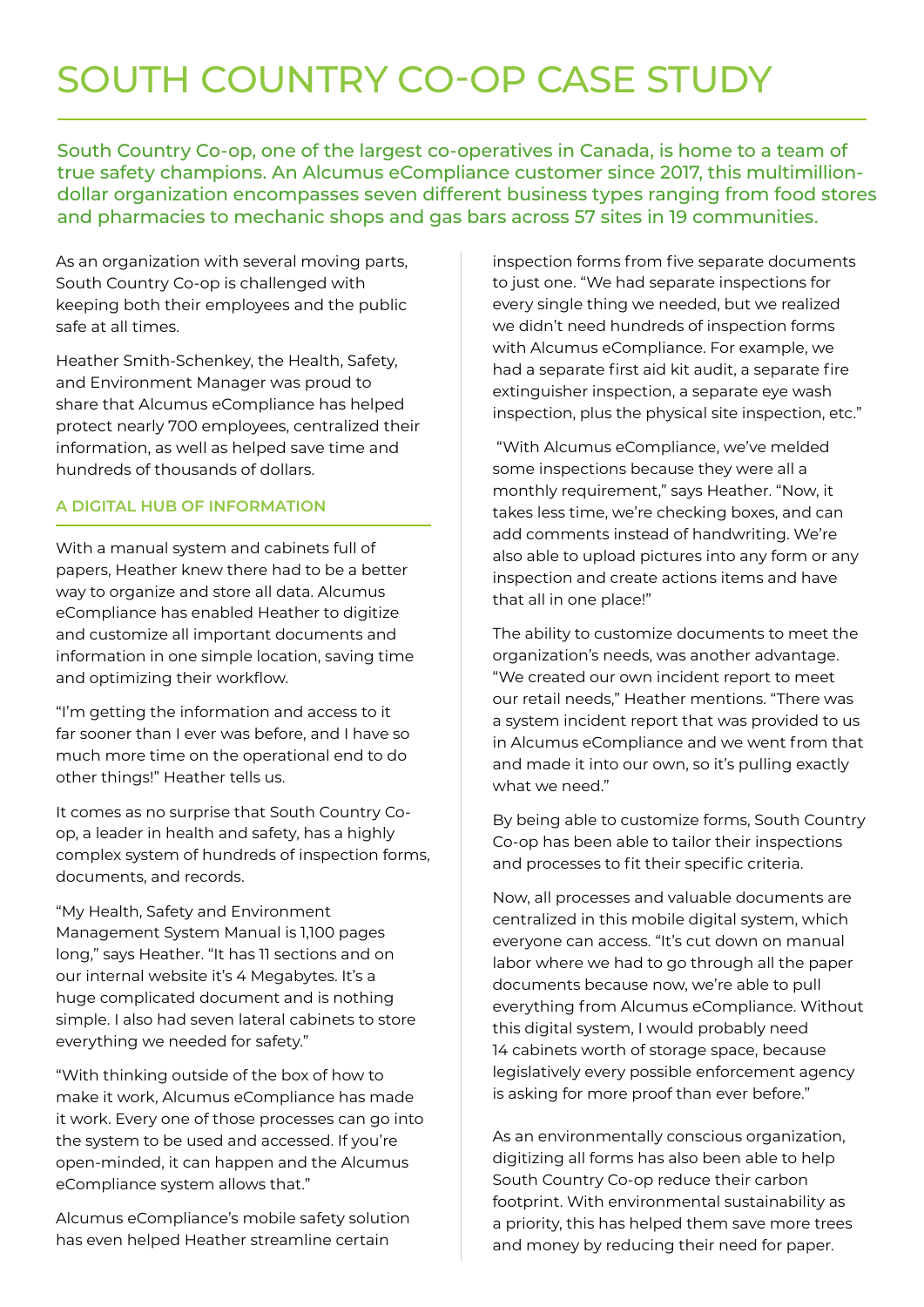#### **DIGITIZING SWEEP LOGS TO REDUCE LIABILITY**

As one of the largest co-operatives in Canada, this multimillion-dollar organization can become a target for public lawsuits for personal and property damages. The law states that injured parties have a day short of 2 years to file a lawsuit and most lawyers will wait until that time to file.

This is in hopes that staff have turned over, video footage is lost, and paper documents are buried or damaged, defaulting in a win for their client. With Alcumus eCompliance, Heather has been able to reduce liability and save hundreds of thousands of dollars!

"If it wasn't written down, it didn't happen," Heather shares. "Memories fail, so we needed to keep records with our sweep logs." With Alcumus eCompliance, South Country Co-op has been able to digitize hundreds of pages worth of sweep logs and document any hazards mitigated so they are accessible in minutes.

In certain instances where a customer or their lawyer has claimed that an individual was hurt on site, Heather has been able to produce their electronic sweep logs to prove their innocence.

"We have had some claims, to that one day short of two years, and we've had luck in showing that though we don't have CCTV footage, because it falls off after 180 days, we can show that we also don't have any records of this person telling a single one of our team members they were hurt on our site."

"With this system, we can say 'Here's our sweep records. They're in chronological order, they are by time, they are a legal document, and they are signed.' It's really helped us because we've been able to make claims go away because we have access to this system as proof."

In 2019, South Country Co-op had approximately 4 slip, trip, and fall claims that would have resulted in a potential loss of hundreds of thousands of dollars. Thanks to Alcumus eCompliance, only one of those cases resulted in a loss and it was a mere \$1000 in paramedical care.

Asset protection checklists are also on the Alcumus eCompliance platform which helps South Country Co-op minimize the risk of shoplifting, customer break-ins, and lawsuits, helping their organization go beyond safety to ensure a sense of security.

"This inspection is done at every site, every day, 7 days a week," says Heather. "Employees are checking to see if the outside perimeters are intact, if the door was locked in the morning, if the security system was armed, if the cameras are working, etc. Every day they are also assessing our high theft items which are things we know people are stealing regularly."

"There are thousands of these asset protection reports on our system because we expect a daily security compliance check to be done at every site, every day." With Alcumus eCompliance, South Country Co-op has been able to use these records to save money, reduce liability, and protect their organization.

#### **AN ACCURATE METHOD OF TRACKING PERMITS AND EMPLOYEE TRAINING**

Heather has also been able to use the system to track permits and expiry dates. With several licenses expiring at different times, Alcumus eCompliance has helped them stay on top of all renewals.

"Those permits are typically annually based permits and we save them under the site person. We then set it to alert on permit renewal to the site manager and our fleet manager. This is also the same with our business licenses. Now, we can set a 120, 90, or 30-day reminder, and it's done!"

Keeping track of training and certificates of all employees was also a challenge before Alcumus eCompliance, as their original system was very cumbersome. Now, they are able to avoid any fines for employees failing to produce any certificates.

"Not one of our drivers has ever been fined for failing to produce their certificate because they've been able to pull up the PDF on Alcumus eCompliance and show the person that stopped them that they have it and have access to it."

This has also made it much easier for auditors to access whatever documents or information they may need about employees, as Heather can simply pull up a report in a matter of seconds!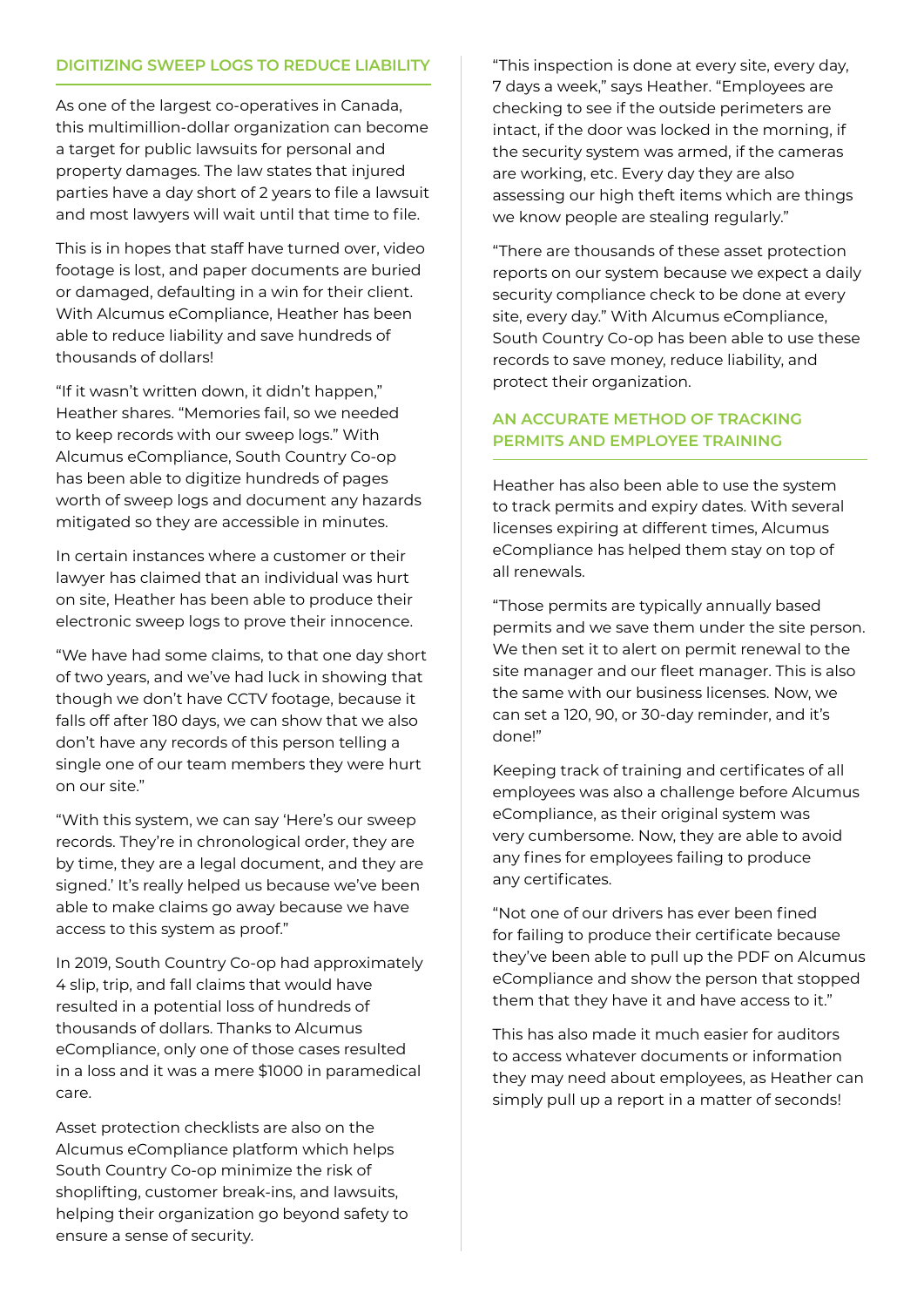#### **A CENTRAL POINT OF COMMUNICATION**

With a team of nearly 700 employees, covering every generational gap from 14 years old to over 70 years old, Alcumus eCompliance has helped to connect all employees on one mobile platform.

"Communication has always been the biggest barrier," Heather tells us. "South Country Coop is all the co-ops from Calgary down to the Saskatchewan border and over to the US border. We even have a site that would take us three and a half hours of driving to get to!"

"For us to put boots on the ground and hands on support, we do it as often as we can, but it's not immediate because of the pure kilometers between the sites...we had to come up with something to help improve that and grant access to things, whether it was a process or policy, to hold people accountable and allow them to see things with the possibility of not being at work."

Heather shared that there were four different levels of approval that were in place when they were paper based. But when they started using Alcumus eCompliance they were able to notify those who needed to be alerted to streamline the communication processes.

This was done with the help of what Heather calls Report Cards which would help them see which team member had submitted what. Heather also gets notified immediately as reporting is much more timely with Alcumus eCompliance. "Now, no matter what time it may be, people can just put everything on the system," Heather says.

With a single platform, accessible by all employees across 57 sites, Heather never has to worry about anything falling through the cracks ever again.

When I access the system, it has all the answers I need. " "

**Heather Smith-Schenkey,** HSE Manager

### To find out more visit **[ecompliance.com](http://ecompliance.com)**

**ContractorCheck eCompliance Field iD** 

#### **THE BOTTOM LINE IS…**

It's clear that with Alcumus eCompliance, safety is just the beginning. Not only has Heather been able to centralize all information and optimize all processes, but she has used this safety solution as an operational and organizational tool. Let's not forget the impact it has also made on the organization as a whole in terms of protection and security.

When asked what would have happened if Heather did not choose Alcumus eCompliance, she told us, "I can't even imagine the storage piece of it and the financial impact of the staff that would have needed to be added to even stay at the base service we were able to provide, if we couldn't have made some processes easier with this solution."

"If we were still all paper and all manual, the team would have had to have grown four or five times over and the consequences would have been exponential."

As a rich cornerstone of so many communities, South Country Co-op has been a place that people can rely on as their commitment to excellence has never faltered. We are proud to call this organization an Alcumus customer and one of the leaders in health and safety among federated co-ops!

**[Speak to one of our safety experts today](https://go.ecompliance.com/schedule-a-meeting) to see how our suite of safety solutions can help you create a safer workplace.**